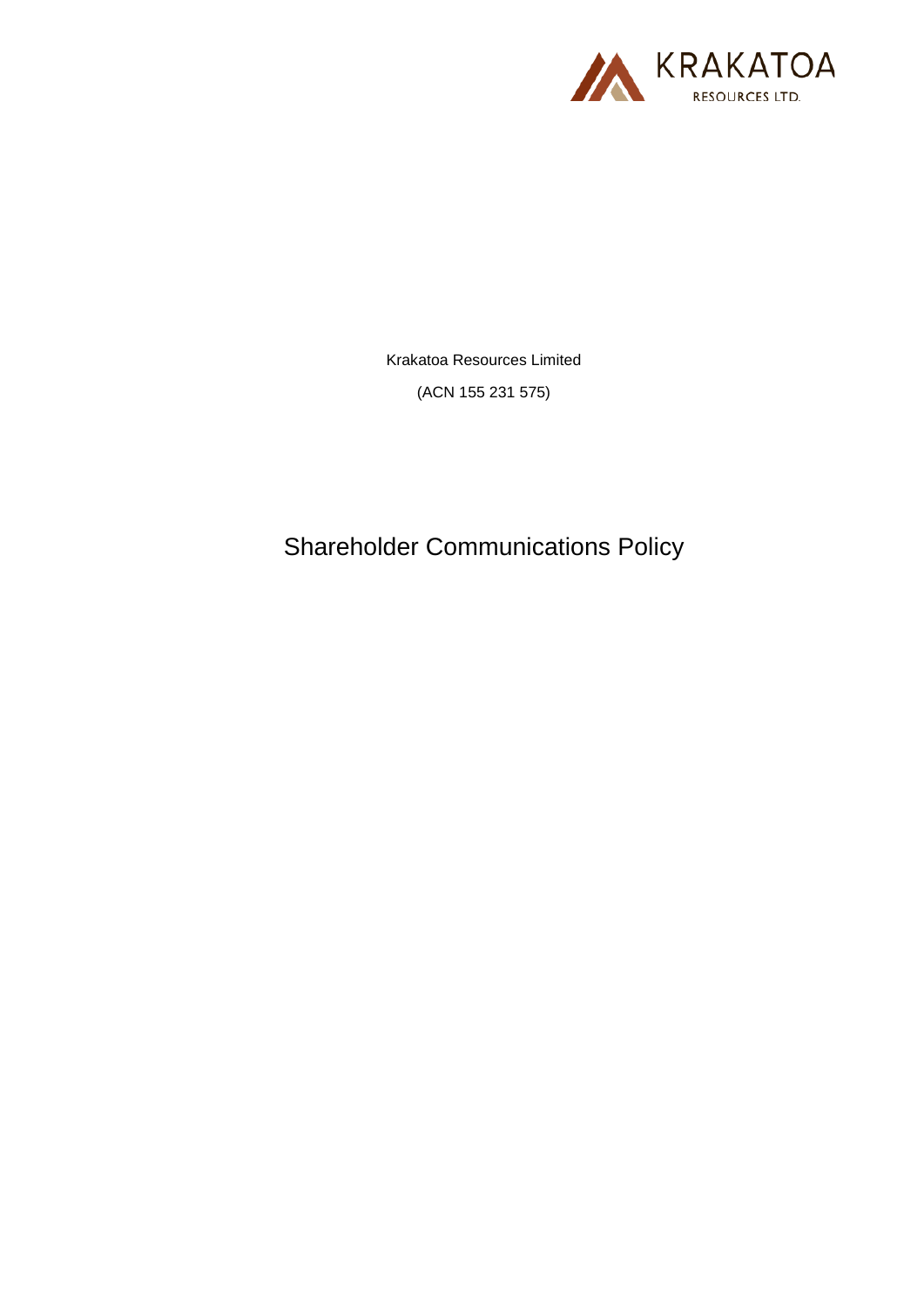Krakatoa Resources Limited (ACN 155 231 575) Shareholder Communications Policy



## **Contents**

- 
- 
- 
- 
- 
- 
- **1 [Overview](#page-2-0) 2 2 [How information is communicated](#page-2-1) 2 3 [Electronic communication and website](#page-2-2) 2 4 [Written communication and annual report](#page-3-0) 3 5 [General meetings](#page-3-1) 3 6 [Review](#page-3-2) 3**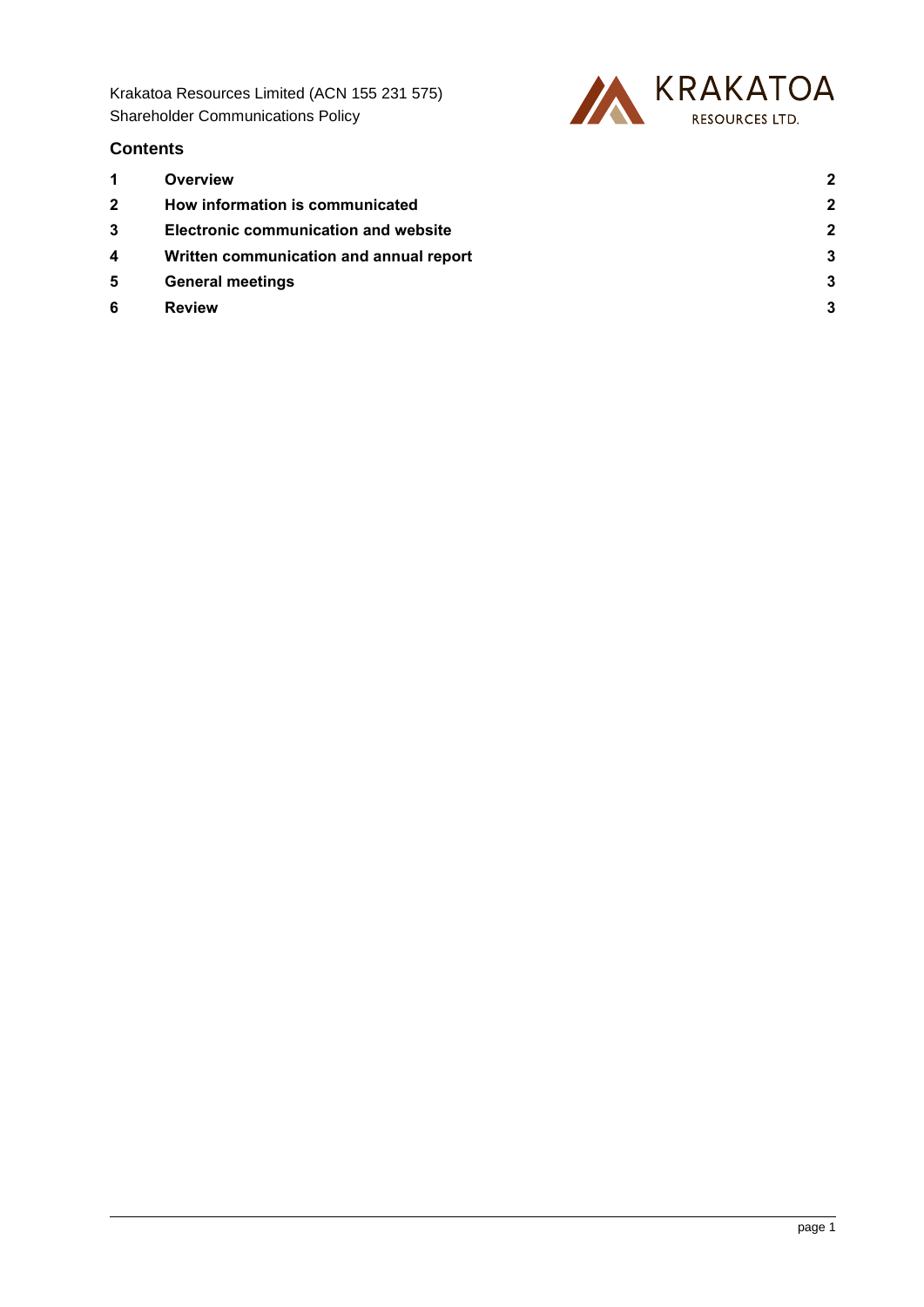Krakatoa Resources Limited (ACN 155 231 575) Shareholder Communications Policy



## <span id="page-2-0"></span>**1 Overview**

Krakatoa Resources Limited (ACN 155 231 575) (the *Company*) recognises the value of providing current and relevant information to its shareholders. This Shareholder Communications Policy (**Policy**) sets out how the Company communicates relevant information to its shareholders.

This Policy is subject to the terms of the Company's constitution. This Policy should be read in conjunction with other relevant policies and procedures of the Company including the Company's Social Media Policy.

## <span id="page-2-1"></span>**2 How information is communicated**

The Executive Chairman and Company Secretary have the primary responsibility for communicating with shareholders.

Information is communicated to shareholders through:

- (a) periodic disclosure through the annual report on the financial and operational performance of the Company;
- (b) notices of general meetings and explanatory material;
- (c) general meetings;
- (d) periodic newsletters or letters from the Chairman;
- (e) the Company's website at https://www.krakatoaresources.com; and
- (f) the Company's social media platforms.

Through the Company's share registry, all shareholders are given the option to receive communications from the Company electronically.

#### <span id="page-2-2"></span>**3 Electronic communication and website**

The Company believes that communicating with shareholders by electronic means, particularly through its website, is an efficient way of distributing information in a timely and convenient manner.

The Company's website includes the following pages, which contain relevant information for shareholders:

- (a) section on the Company's corporate governance policies and practices which includes:
	- (i) a statement of the Company's values;
	- (ii) the Company's constitution, Board Charter and Charters of all other committees established; and
	- (iii) names, photographs and biological information of each director and senior executive;
- (b) reports section, which contains copies of annual directors reports, financial statements and other corporate reports
- (c) announcements released to ASX; and
- (d) presentations section which contains power point presentations.

All website information will be regularly reviewed and updated to ensure that information is current, or appropriately dated and archived.